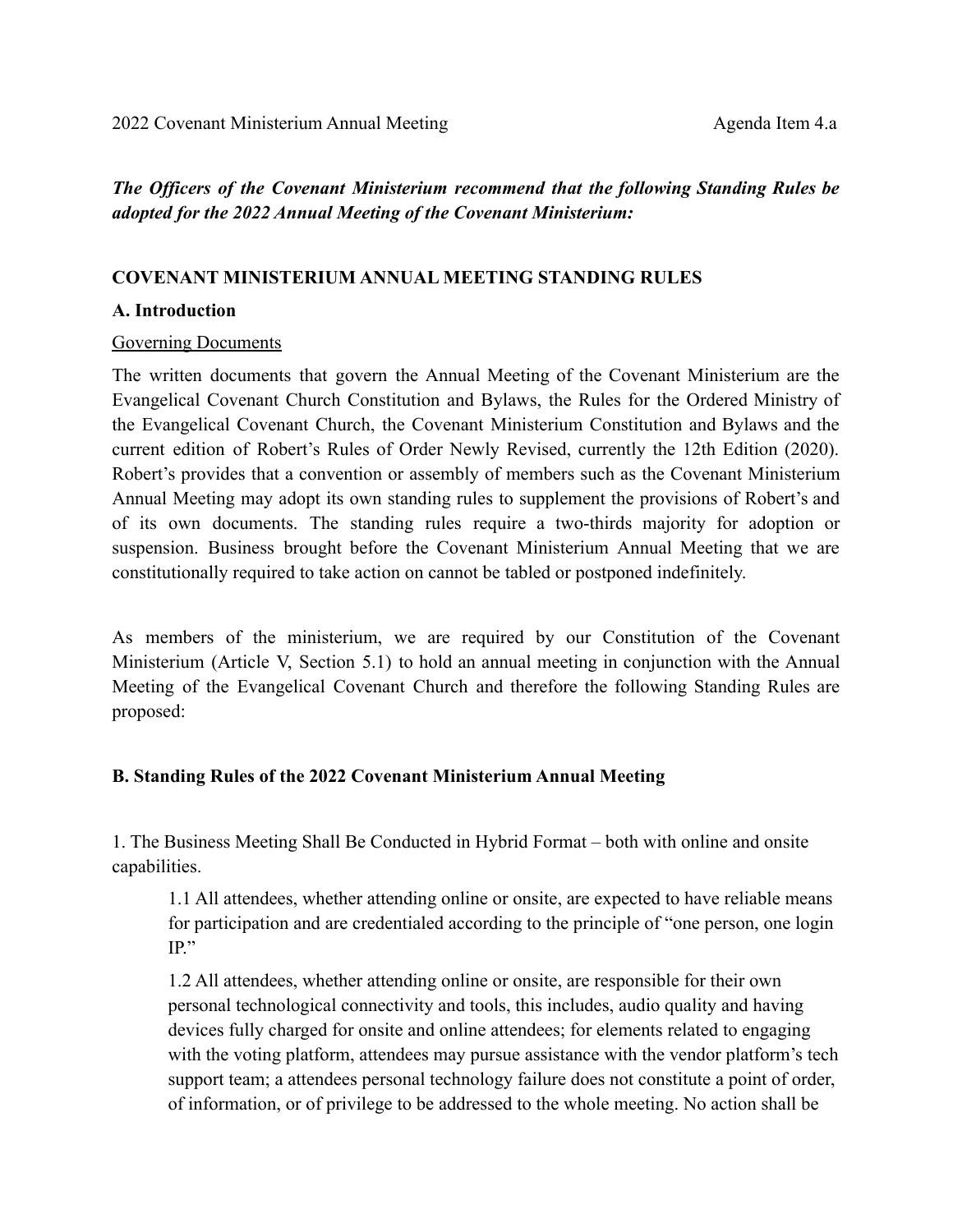invalidated on the grounds that the loss of or poor quality of a member's individual connection prevented participation in the meeting.

1.3 Quorum is established as the presence of one-half of those members of the Covenant Ministerium who are registered at an annual meeting of the Covenant Ministerium. Quorum is determined by the ratio of the number of delegates attending online who are logged in plus the number of onsite delegates to the number of registered delegates.

# 2. Obtaining the Floor

2.1 Only members and associate members in good standing, recognized guests, or resource persons may be present "on the floor" of the Ministerial Association Annual Meeting or request speaking privileges.

2.2 If online, only those persons who request speaking privileges through the "Ask A Question" button shall be recognized by the Chair.

2.3 If online, to raise a point of order, point of personal privilege, or other such items which require urgent attention, a member should click on "Ask A Question." An online monitor will interrupt the speaker at that time and speaking privileges will be given to the online member.

# 3. Voting

3.1 All voting, whether attendees are attending online or onsite, is conducted electronically through the AGM platform for this meeting.

3.2 All attendees will need a personal device (desktop, laptop, or mobile device) and an internet connection. For those attending onsite, an internet connection will be provided for you.

3.3 Onsite or online attendees who are logged in but who do not vote on a question will be tallied as abstentions.

# 4. Time limits

4.1 Debate on any main motion, including its subsidiary motions, will be limited to twenty (20) minutes except as otherwise specified in these standing rules or the agenda. No amendment or other subsidiary motion to a main motion shall be allowed until debate on the main motion has ceased or ten (10) minutes have passed.

4.2 No speech in debate may exceed two (2) minutes.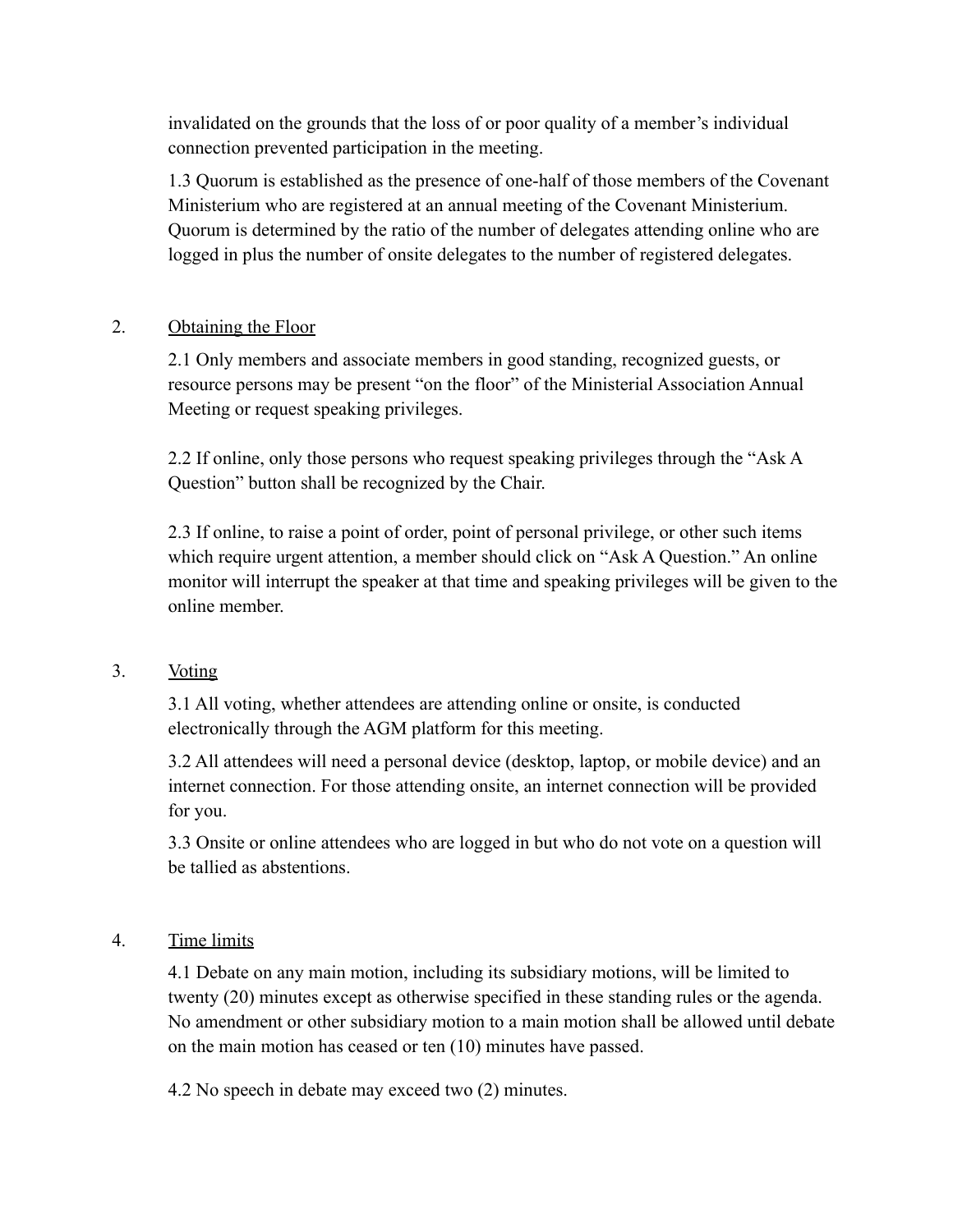4.3 Time limits of debate may be extended once for an additional 20 minute period by a two-thirds majority vote. Time limits of debate for a Contested Credentials Hearing will be separately established in a motion submitted by the President of the Ministerium.

### 5. Debate

5.1 Members may speak once to an issue, and not again on the same issue as long as someone else, who has not yet had a turn, is seeking the floor. Once a member has spoken a second time the member cannot speak to that motion again.

5.2 The moderator will make reasonable effort to ensure an alternating pattern of speakers during debate between onsite and online attenders.

5.3 Those online members requesting speaking privileges through the "Ask A Question" button to join in the debate on a main motion or subsidiary motions will be added to a queue and will be called upon to speak.

### 6*.* Submission of Motions

All main motions and complex subsidiary motions (ex. amendments) shall be submitted in writing via email (**[eccministerium@gmail.com](mailto:eccministerium@gmail.com))** to the Officers of the Covenant Ministerium in advance, before June 3rd, 2022.

# 7. Agenda

7.1 The agenda is prepared in advance by the Ministerium Officers and is adopted by a motion at the beginning of the Annual Meeting.

7.2 Changes or additions to the agenda may take place by a majority vote in the process of adopting the agenda. All potential additions to the agenda are to be submitted in writing to the Covenant Ministerium Officers in advance, before June 3rd, 2022.

7.3 Any items submitted beforehand are considered to be motions for amending the agenda. The president will rule on whether a motion to amend the agenda is in order in relation to the other documents governing the meeting. If in order, such amendments to the agenda will be voted on, if they receive the required second, before the motion to adopt the agenda is considered. Amendments to the agenda require a majority vote.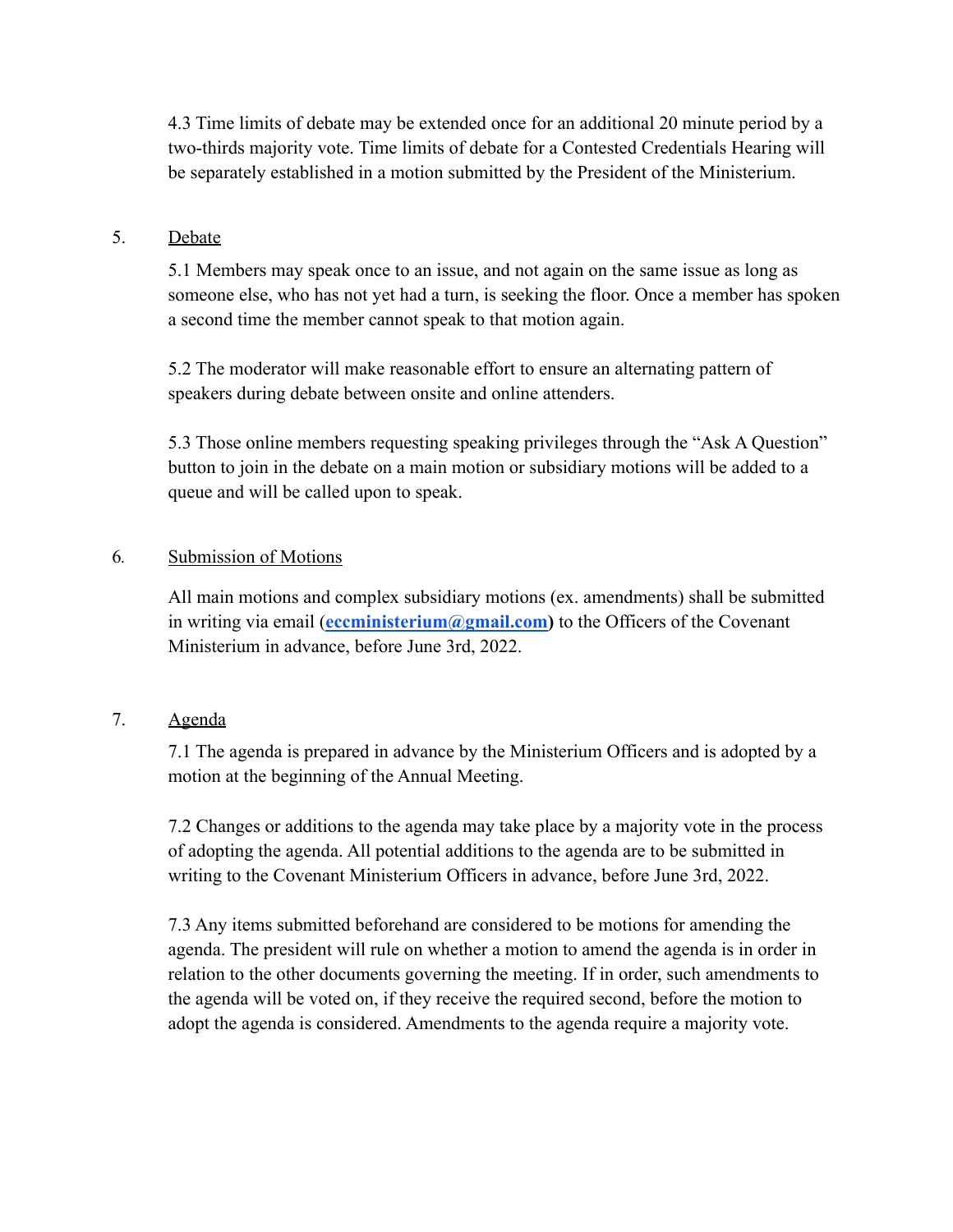## 8. Nominations from the Floor

Persons placing names in for nomination shall obtain the prior permission of the nominee and shall so state at the time of nomination, then submit their nomination either onsite from the floor, or if online, through the "Ask A Question" button. The individual being nominated must be present at the time, either onsite or online, to confirm their willingness to accept the nomination.

# 9. Honorary, Advisory and Guest Members

Honorary and Advisory members shall have the privilege of voice but not vote in the assembly. The moderator may recognize resource persons to make reports or address member questions. Guest Members shall not have the privilege of voice or vote. Guest Members are invited to be present at the invitation of the moderator.

### 10. Modification of Agenda Order

10.1 With respect to the adopted agenda, the moderator has discretion to revise the order of agenda items at appropriate times to accommodate scheduling needs and the inclusion of non-business announcements.

10.2 At the discretion of the moderator, during important junctures or whenever needed the moderator may call the assembly to prayerful reflection.

# 11. Contested Credentials Hearing

11.1 During the contested credentials hearing, in the event that the minister chooses to contest online, if they or anyone serving as a witness on their behalf are unable to participate for any reason, technological or otherwise, we will use a pre-recorded video message from the minister and witnesses. The minister and any witness will be responsible to provide this video recording beforehand to the Officers of the Ministerium. Any video must be received by June 15th by the officers of the Ministerium.

11.2 The Hearing and vote will proceed using the pre-recorded video message(s) if need be. The Hearing and vote will not be invalidated in such an instance and will proceed as if the Minister were present.

11.3 In the event that videos were not received by the June 15th deadline and the minister is unable to participate for any reason, technological or otherwise, the motion for removal